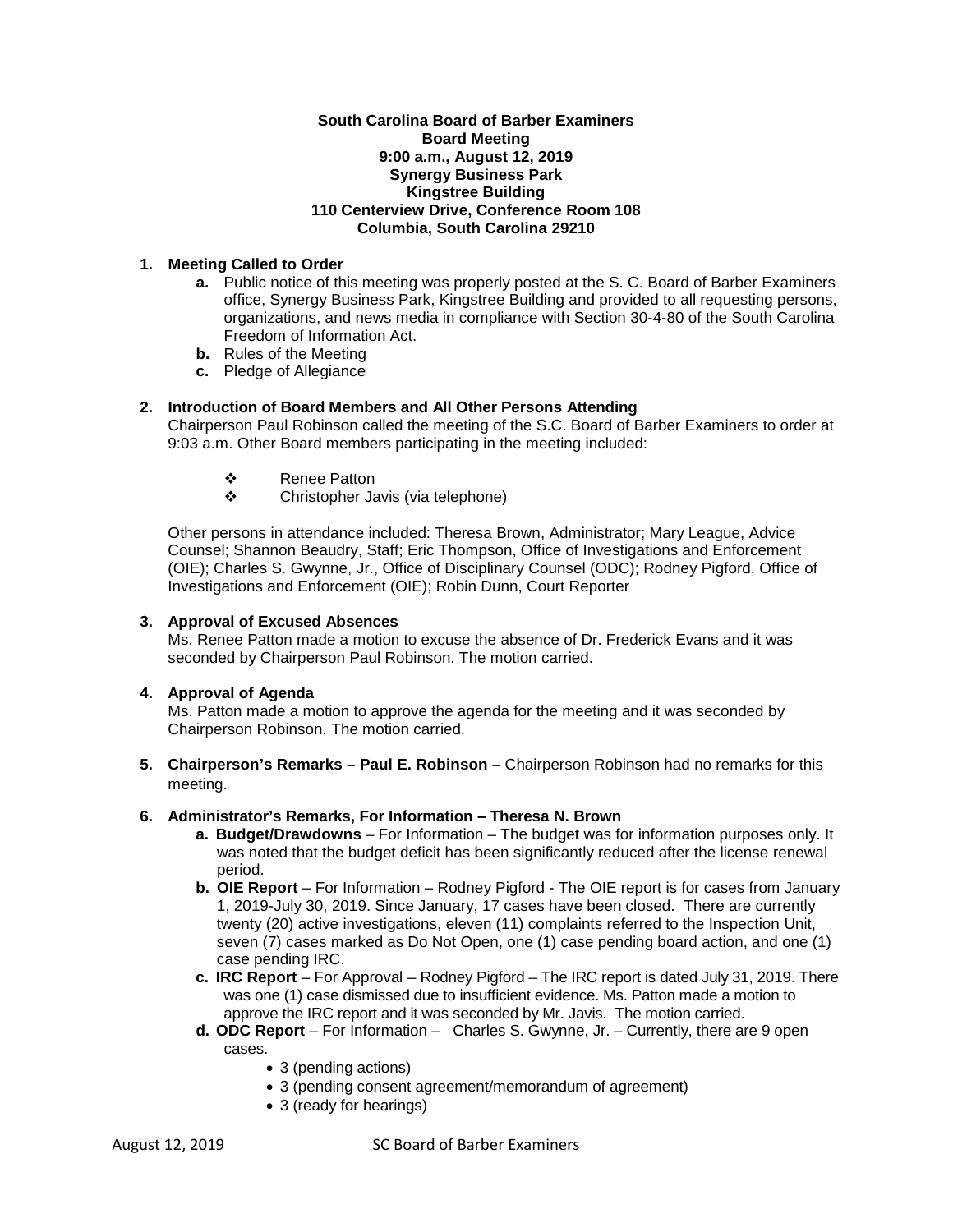Since the last ODC report, three (3) cases have been closed.

**e. Inspection Report** – For Information – Eric Thompson - In June, there were 118 barber shops inspected. In July, there were 214 barber shops inspected. So far for the calendar year, there have been 935 barber shops inspected.

The IRC Inspection Report was presented to the Board for approval. There were eight (8) cases marked for Cease and Desist for unlicensed practice and three (3) cases were presented to the IRC for recommendation of Consent Agreement.

Ms. Patton made a motion to accept the IRC Inspection Report. The motion was seconded by Mr. Javis and it carried.

### **f. Legislative Updates**

There are no legislative updates. The new legislative session will begin in January.

## **7. Old Business**

At the last meeting, board members were asked to provide recommendations for alternates for the Disciplinary Council. Ms. Theresa Brown stated that she has received some names but asked that additional recommendations be provided before the October board meeting.

#### **8. New Business**

#### **a. Consideration of Student Permit**

**i.** Geno Curtis White

Mr. White was seeking approval for a second Barber Student Permit with a criminal background. The first time he held a student permit, the question regarding criminal history was not on the application but is now. Mr. White has been on probation since September 2018 with no issues and will be on probation until 2021.

He is a student at Howard's Barber and Styling College and currently has 1226 hours. His instructor, Kenyatta Grimage, spoke in support of Mr. White's application.

Ms. Patton made a motion to grant Geno Curtis White a second Barber Student Permit. While Mr. White is on probation, his student permit will be on probation and the Board should receive a yearly SLED report while he is on probation. The motion was seconded by Mr. Javis and it carried.

#### **ii.** Ticobie Cathcart

Mr. Cathcart was seeking approval for a third On-the-Job Training (OJT) Student Permit with a criminal background. Mr. Cathcart is currently on probation and has 553 training hours on file with the Board.

Jabora Lyles, owner of Clean Cutz in Spartanburg, appeared before the Board in support of Mr. Cathcart's application.

Ms. Patton made a motion to grant Ticobie Cathcart a third Student Permit and it was seconded by Mr. Javis. The motion carried.

**iii.** Michael Rashawn Holmes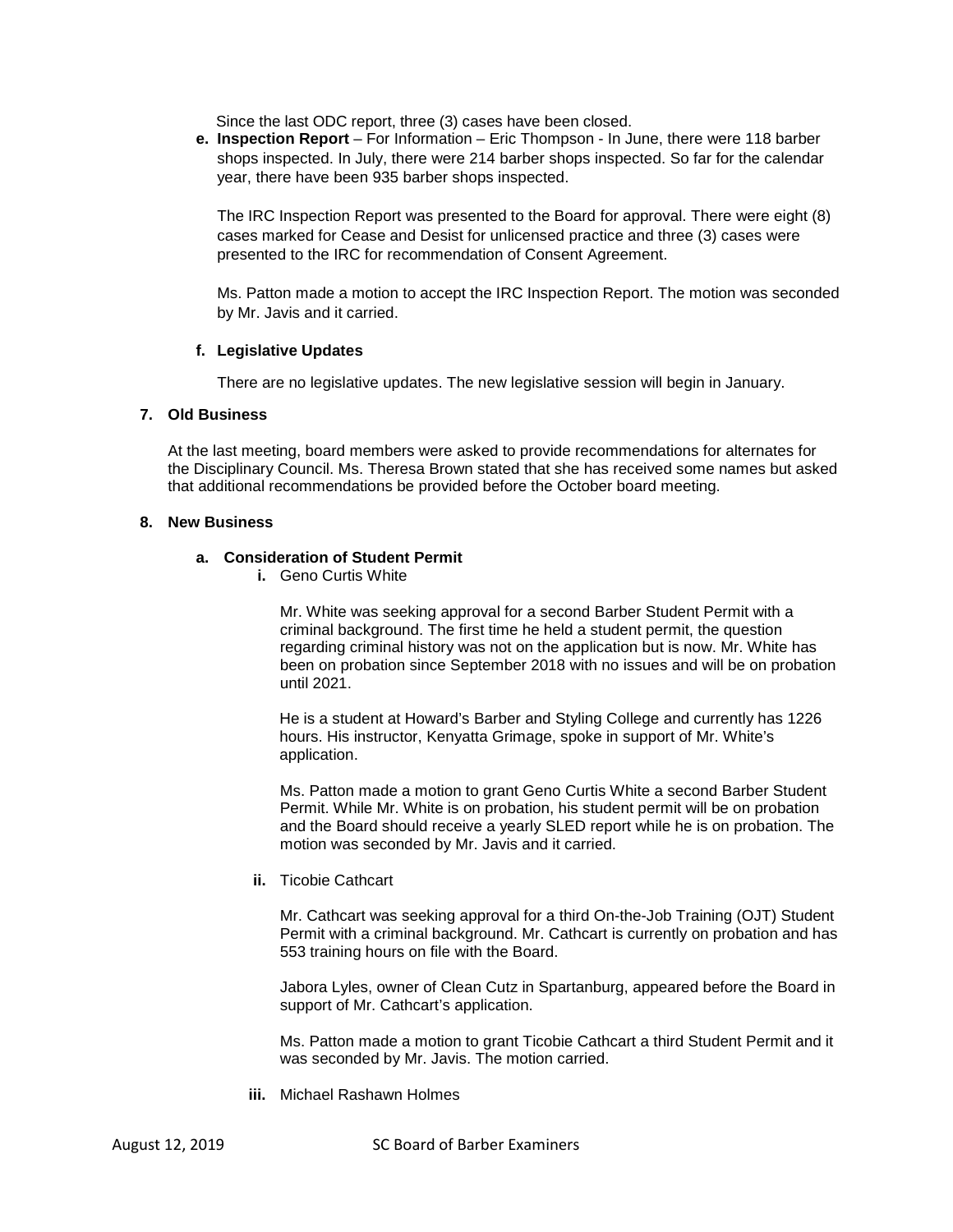Mr. Holmes was seeking approval to obtain a third On-the-Job Training (OJT) Student Permit. He held two previous student permits, one of which was cancelled by the student, the second of which was cancelled by the instructor.

Chairman Robinson expressed concern about the brevity of the previous training hours (332 hours total). Mr. Holmes stated that he is in a more stable situation and that he would like to go back to one of his previous trainers. Mr. Javis emphasized that because Mr. Holmes has so many hours left that he would need to do OJT fulltime to complete his hours before his permit expires.

Ms. Patton made a motion to approve Michael Rashawn Holmes to receive his third Student Permit and it was seconded by Mr. Javis. The motion carried.

**iv.** Christopher Haynes

Mr. Christopher Haynes was seeking approval to obtain a second Barber Student Permit with a criminal background. Mr. Haynes has been on probation since August 10, 2017.

Dr. Robinson recused himself due to a student/teacher relationship with the applicant. The recusal resulted in failure to meet a quorum. After discussion with the applicant and the Board, it was decided that Mr. Haynes's application will be handled with staff.

#### **b. Consideration of a New Barber College**

**i.** Heyward Career and Technology Center

Heyward Career and Technology Center applied to relocate their classroom from a portable classroom to a brick and mortar classroom. No representative from Heyward Career and Technology appeared. The Board was given all of the application materials and considered the application in their absence.

The instructors on record are Tony Holloman and Jessica Veerapen. The new classroom will also be where examinations are held.

Ms. Patton made a motion to approve Heyward Career and Technology Center to relocate from a portable classroom to a permanent classroom upon inspection from the Board. Mr. Javis seconded the motion. The motion carried.

#### **c. Hearings – Charles S. Gwynne, Jr.**

**i.** 2018-115

This case was in the matter of Charles Maxwell who was not present at the hearing. Mr. Maxwell was properly noticed and the Board proceeded with the case in his absence. Mr. Maxwell was the owner and manager of CJ's Barber & Styling in Charleston. In September 2018, a routine inspection revealed several sanitation issues. Two follow-up inspections were done after that and conditions had improved.

Ms. Patton made a motion to go into an executive session to garner legal advice on this case and it was seconded by Mr. Javis. The motion carried.

Ms. Patton made a motion to come out of executive session and it was seconded by Mr. Javis. The motion carried. There were no motions made or votes taken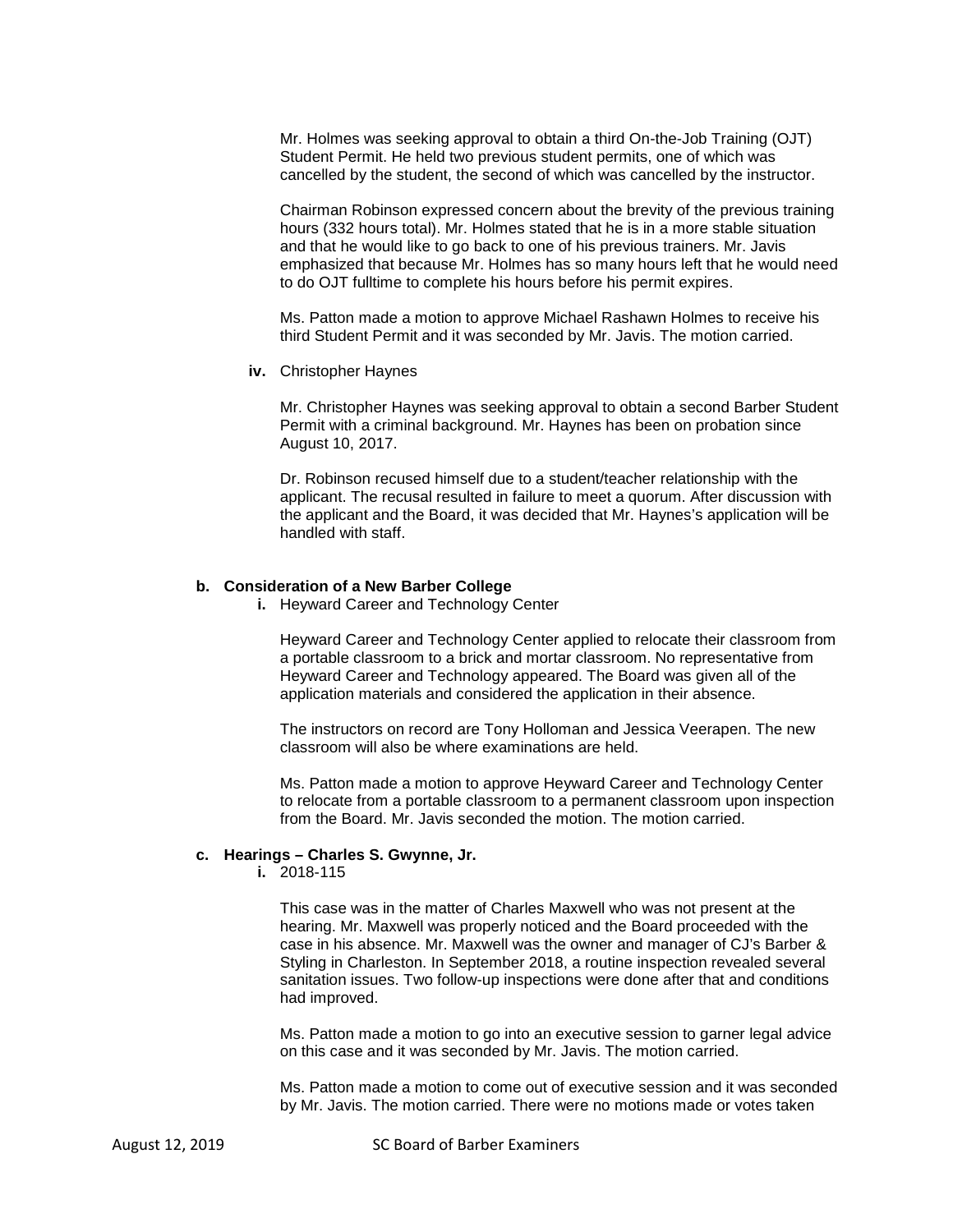during the executive session.

Ms. Patton made a motion that the State has proven their case in this matter in regards to all violations and that Charles Maxwell (BRB. 945) should receive the following sanctions: a \$500 fine and issuance of a public reprimand. The motion was seconded by Mr. Javis and it carried.

# **d. Discussion Regarding Questionable Testing Practices**

Zoraida Harley appeared before the Board to present concerns that she and other instructors have about the testing provider. She asked that the Board consider selecting a different testing provider and provided examples of issues she has had with Professional Credential Services (PCS). These include: PCS never giving a confirmed testing date after students were approved to test, questionable customer service practices, and being told by PCS that barbers were examining master haircare specialists.

Other instructors who spoke to the Board about their issues with the testing provider included:

Marwin McKnight stated that he has had students fail and PCS did not provide sufficient proof of why they failed. He also stated that he has seen a marked increase in failure rates.

Elana Boyd Pea stated that she had an outside cosmetology instructor evaluate her students' readiness; that instructor felt that the students were ready for the exam, but a lot of the students still failed. Another issue was that one student was given three different exam scores with no explanation.

Kenyatta Grimage expressed concern about the integrity and reputation of their school based on the failure rate of their students and would like to know what action the Board is taking to address the instructors' concerns.

Mary Neal shared one incident where an examiner incorrectly told one of her students to throw away a comb. Ms. Neal emailed PCS about the situation and was told that the examiner was in fact incorrect and now Ms. Neal wonders what other points her students have incorrectly lost.

Dinah Shaw shared one incident where her student took a model with her to her exam but because the model did not sign in, the student did not pass.

The question was raised of whether rubrics could be provided to instructors and whether exam sessions could be recorded.

Chairperson Robinson thanked everyone for coming forward to share their concerns. He acknowledged that the Board is aware of the reduction in pass rates and that these concerns are being taken seriously. Finally, he stated that the Board will work with the provider on these issues and encouraged instructors to attend overviews.

Theresa Brown asked that whenever an instructor contacts PCS to copy her on these communications so that she can forward concerns to LLR leadership.

## **9. Board Member Reports**

The National Association of Barber Boards of America (NABBA) conference will be on September 14-19, 2019 in Reno, Nevada. The labs at this conference will focus on instructors and businesses. Chairperson Robinson, Ms. Patton, and Ms. Brown will be attending.